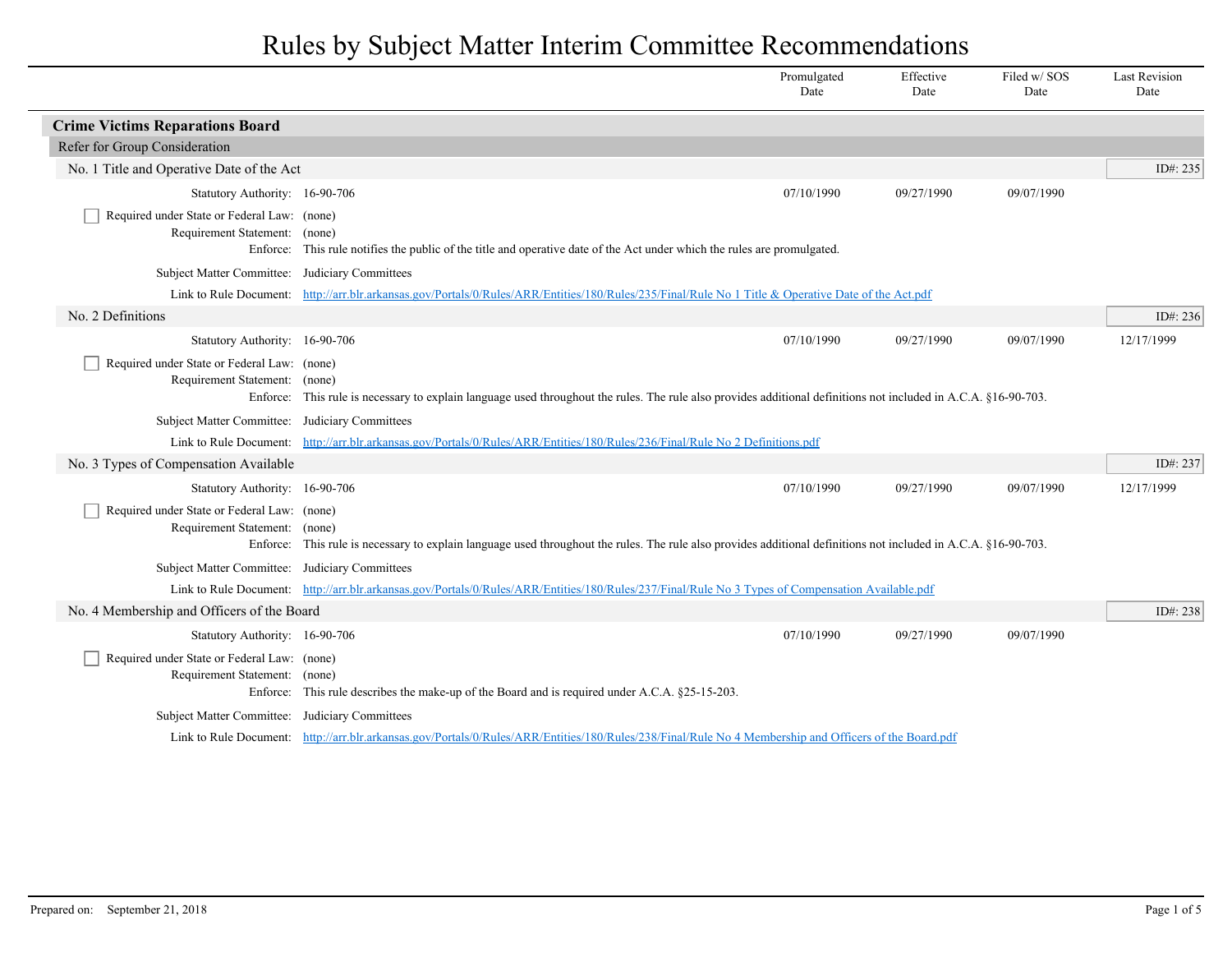|                                                                                   |                                                                                                                                                                                                                                                                                                                                                                                                                                                                                              | Promulgated<br>Date | Effective<br>Date | Filed w/ SOS<br>Date | <b>Last Revision</b><br>Date |
|-----------------------------------------------------------------------------------|----------------------------------------------------------------------------------------------------------------------------------------------------------------------------------------------------------------------------------------------------------------------------------------------------------------------------------------------------------------------------------------------------------------------------------------------------------------------------------------------|---------------------|-------------------|----------------------|------------------------------|
| No. 5 Purpose of the Board                                                        |                                                                                                                                                                                                                                                                                                                                                                                                                                                                                              |                     |                   |                      | ID#: 239                     |
| Statutory Authority: 16-90-706                                                    |                                                                                                                                                                                                                                                                                                                                                                                                                                                                                              | 07/10/1990          | 09/27/1990        | 09/07/1990           |                              |
| Required under State or Federal Law: (none)<br>Requirement Statement:<br>Enforce: | (none)<br>This rule describes the purpose of the Board and is required under A.C.A. §25-15-203.                                                                                                                                                                                                                                                                                                                                                                                              |                     |                   |                      |                              |
| Subject Matter Committee:                                                         | Judiciary Committees                                                                                                                                                                                                                                                                                                                                                                                                                                                                         |                     |                   |                      |                              |
| Link to Rule Document:                                                            | http://arr.blr.arkansas.gov/Portals/0/Rules/ARR/Entities/180/Rules/239/Final/Rule No 5 Purpose of the Board.pdf                                                                                                                                                                                                                                                                                                                                                                              |                     |                   |                      |                              |
| No. 6 Powers and Duties of the Board                                              |                                                                                                                                                                                                                                                                                                                                                                                                                                                                                              |                     |                   |                      | ID#: 240                     |
| Statutory Authority: 16-90-706                                                    |                                                                                                                                                                                                                                                                                                                                                                                                                                                                                              | 07/10/1990          | 09/27/1990        | 09/07/1990           |                              |
| Required under State or Federal Law: (none)<br>Requirement Statement:             | (none)<br>Enforce: This rule describes the duties and powers of the Board and is required under A.C.A. §25-15-203.                                                                                                                                                                                                                                                                                                                                                                           |                     |                   |                      |                              |
| Subject Matter Committee: Judiciary Committees                                    |                                                                                                                                                                                                                                                                                                                                                                                                                                                                                              |                     |                   |                      |                              |
|                                                                                   | Link to Rule Document: http://arr.blr.arkansas.gov/Portals/0/Rules/ARR/Entities/180/Rules/240/Final/Rule No 6 Powers and Duties of the Board.pdf                                                                                                                                                                                                                                                                                                                                             |                     |                   |                      |                              |
| No. 7 Meetings of the Board                                                       |                                                                                                                                                                                                                                                                                                                                                                                                                                                                                              |                     |                   |                      | ID#: 241                     |
| Statutory Authority: 16-90-706                                                    |                                                                                                                                                                                                                                                                                                                                                                                                                                                                                              | 07/10/1990          | 09/27/1990        | 09/07/1990           | 02/08/1995                   |
| Required under State or Federal Law: (none)<br>Requirement Statement: (none)      | Enforce: This rule describes rules of practice including meeting dates, quorum count, agendas and more and is required under A.C.A. §25-15-203.                                                                                                                                                                                                                                                                                                                                              |                     |                   |                      |                              |
| Subject Matter Committee: Judiciary Committees                                    |                                                                                                                                                                                                                                                                                                                                                                                                                                                                                              |                     |                   |                      |                              |
|                                                                                   | Link to Rule Document: http://arr.blr.arkansas.gov/Portals/0/Rules/ARR/Entities/180/Rules/241/Final/Rule No 7 Meetings of the Board.pdf                                                                                                                                                                                                                                                                                                                                                      |                     |                   |                      |                              |
| No. 8 Eligibility Criteria for Compensation                                       |                                                                                                                                                                                                                                                                                                                                                                                                                                                                                              |                     |                   |                      | ID#: 242                     |
| Statutory Authority: 16-90-706                                                    |                                                                                                                                                                                                                                                                                                                                                                                                                                                                                              | 07/10/1990          | 09/27/1990        | 09/07/1990           | 12/17/1999                   |
| Required under State or Federal Law: (none)<br>Requirement Statement:             | (none)<br>Enforce: This rule describes rules of practice including meeting dates, quorum count, agendas and more and is required under A.C.A. §25-15-203.                                                                                                                                                                                                                                                                                                                                    |                     |                   |                      |                              |
| Subject Matter Committee:                                                         | Judiciary Committees                                                                                                                                                                                                                                                                                                                                                                                                                                                                         |                     |                   |                      |                              |
|                                                                                   | Link to Rule Document: http://arr.blr.arkansas.gov/Portals/0/Rules/ARR/Entities/180/Rules/242/Final/Rule No 8 Eligibility Criteria for Compensation.pdf                                                                                                                                                                                                                                                                                                                                      |                     |                   |                      |                              |
| No. 9 Unjust Enrichment                                                           |                                                                                                                                                                                                                                                                                                                                                                                                                                                                                              |                     |                   |                      | ID#: 243                     |
| Statutory Authority: 16-90-706                                                    |                                                                                                                                                                                                                                                                                                                                                                                                                                                                                              | 07/10/1990          | 09/27/1990        | 09/07/1990           |                              |
| Required under State or Federal Law: (none)<br>Requirement Statement:<br>Enforce: | (none)<br>This rule provides the factors for determining unjust enrichment. The Board does not wish to unjustly benefit the offender or an accomplice and the rule makes clear that an<br>individual will not be denied based solely on familial relationships or the presence of the offender in the home. There is no specific statute that already covers all aspects of this rule<br>and it is within the Board's power as provided in A.C.A. §16-90-706 to adopt rules and regulations. |                     |                   |                      |                              |
| Subject Matter Committee: Judiciary Committees                                    |                                                                                                                                                                                                                                                                                                                                                                                                                                                                                              |                     |                   |                      |                              |
|                                                                                   | Link to Rule Document: http://arr.blr.arkansas.gov/Portals/0/Rules/ARR/Entities/180/Rules/243/Final/Rule No 9 Unjust Enrichment.pdf                                                                                                                                                                                                                                                                                                                                                          |                     |                   |                      |                              |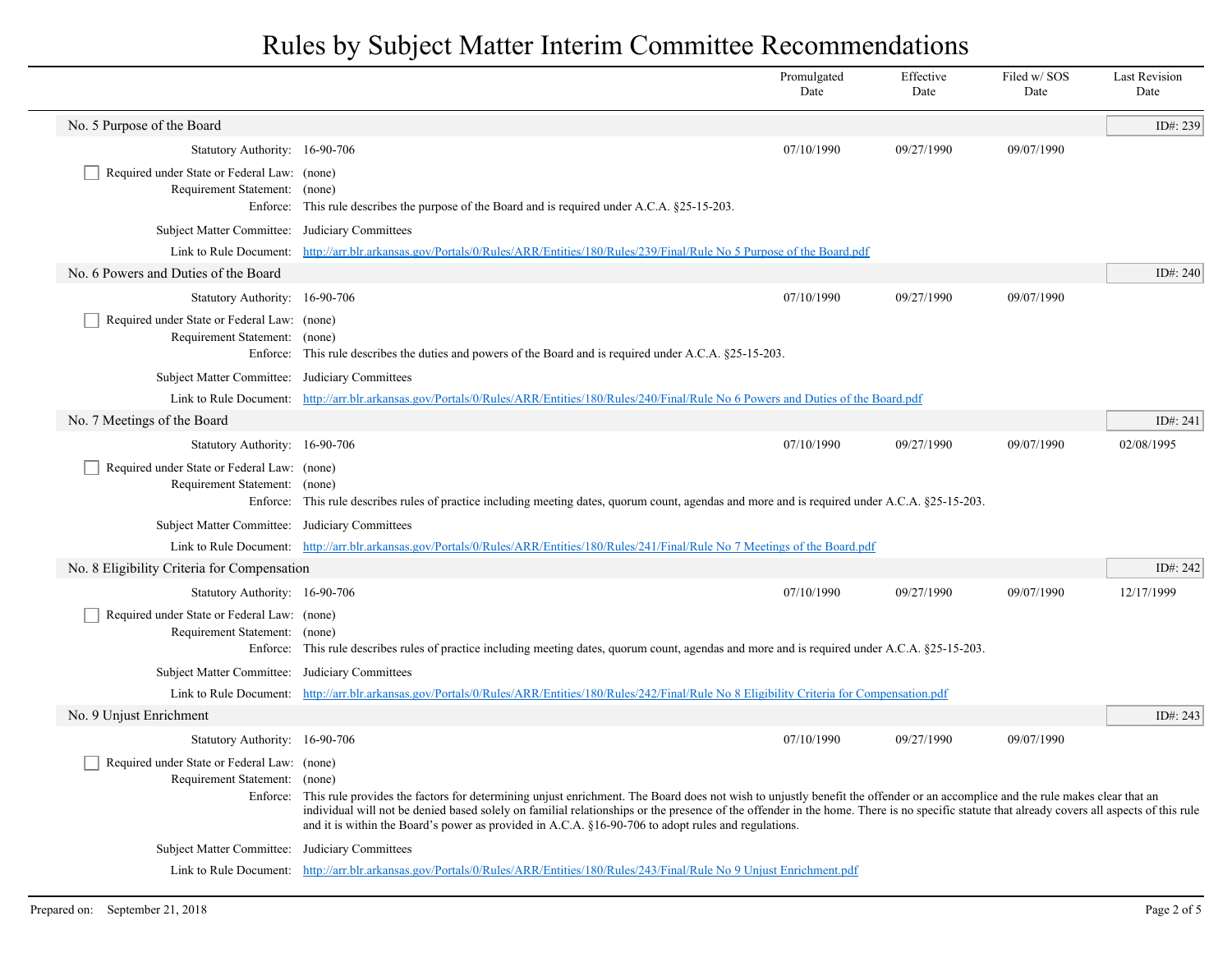|                                                                                          |                                                                                                                                                                                                                                                                                                                                                                                                                                                          | Promulgated<br>Date | Effective<br>Date | Filed w/SOS<br>Date | <b>Last Revision</b><br>Date |
|------------------------------------------------------------------------------------------|----------------------------------------------------------------------------------------------------------------------------------------------------------------------------------------------------------------------------------------------------------------------------------------------------------------------------------------------------------------------------------------------------------------------------------------------------------|---------------------|-------------------|---------------------|------------------------------|
| No. 10 Maximum Compensation Amounts and Methods of Payment                               |                                                                                                                                                                                                                                                                                                                                                                                                                                                          |                     |                   |                     | ID#: 244                     |
| Statutory Authority: 16-90-706                                                           |                                                                                                                                                                                                                                                                                                                                                                                                                                                          | 07/10/1990          | 09/27/1990        | 09/07/1990          | 08/09/2004                   |
| Required under State or Federal Law: (none)<br>Requirement Statement:                    | (none)<br>Enforce: This rules expands upon A.C.A. §16-90-716 by breaking down the maximum award available for certain expenses. This rule explains how collateral sources are applied for funeral<br>expenses. More information regarding work loss compensation is also provided along with method of payment information.                                                                                                                              |                     |                   |                     |                              |
| <b>Subject Matter Committee:</b>                                                         | Judiciary Committees                                                                                                                                                                                                                                                                                                                                                                                                                                     |                     |                   |                     |                              |
| Link to Rule Document:                                                                   | http://arr.blr.arkansas.gov/Portals/0/Rules/ARR/Entities/180/Rules/244/Final/Rule No 10 Maximum Compensation Amounts and Methods of Payments.pdf                                                                                                                                                                                                                                                                                                         |                     |                   |                     |                              |
| No. 12 Application Review Procedure                                                      |                                                                                                                                                                                                                                                                                                                                                                                                                                                          |                     |                   |                     | ID#: 246                     |
| Statutory Authority: 16-90-706                                                           |                                                                                                                                                                                                                                                                                                                                                                                                                                                          | 07/10/1990          | 09/27/1990        | 09/07/1990          | 06/30/2016                   |
| Required under State or Federal Law: (none)<br>Requirement Statement: (none)             | Enforce: This rule is the breakdown of the application review process used for all applications submitted to the Board for assistance. This process is not laid out in statute and is within the<br>Board's authority to adopt rules and regulations for the Board's procedures and practices.                                                                                                                                                           |                     |                   |                     |                              |
| Subject Matter Committee: Judiciary Committees                                           |                                                                                                                                                                                                                                                                                                                                                                                                                                                          |                     |                   |                     |                              |
|                                                                                          | Link to Rule Document: http://arr.blr.arkansas.gov/Portals/0/Rules/ARR/Entities/180/Rules/246/Final/Rule No 12 Application Review Procedure.pdf                                                                                                                                                                                                                                                                                                          |                     |                   |                     |                              |
| No. 13 Advance (Emergency) Award of Compensation                                         |                                                                                                                                                                                                                                                                                                                                                                                                                                                          |                     |                   |                     | ID#: 247                     |
| Statutory Authority: 16-90-706                                                           |                                                                                                                                                                                                                                                                                                                                                                                                                                                          | 07/10/1990          | 09/27/1990        | 09/07/1990          | 08/03/1992                   |
| Required under State or Federal Law: (none)<br>Requirement Statement: (none)<br>Enforce: | This rule expands upon A.C.A. §16-90-716(c). The rule explains what factors allow the Board to give an advance (emergency) award as well as the maximum amount of the award.<br>The rule also provides under what conditions reimbursement of an advance may be required. The statute does not provide adequate details as to the determination and payout of an<br>advance, this rule provides those details.                                           |                     |                   |                     |                              |
| <b>Subject Matter Committee:</b>                                                         | Judiciary Committees                                                                                                                                                                                                                                                                                                                                                                                                                                     |                     |                   |                     |                              |
|                                                                                          | Link to Rule Document: http://arr.blr.arkansas.gov/Portals/0/Rules/ARR/Entities/180/Rules/247/Final/Rule No 13 Advance (Emergency) Award of Compensation.pdf                                                                                                                                                                                                                                                                                             |                     |                   |                     |                              |
| No. 14 Appeals Procedure                                                                 |                                                                                                                                                                                                                                                                                                                                                                                                                                                          |                     |                   |                     | ID#: 248                     |
| Statutory Authority: 16-90-706                                                           |                                                                                                                                                                                                                                                                                                                                                                                                                                                          | 07/10/1990          | 09/27/1990        | 09/07/1990          | 12/17/1999                   |
| Required under State or Federal Law: (none)<br>Requirement Statement: (none)             | Enforce: This rule is the breakdown of the appeals procedure for individuals who do not feel their denial or reduction in compensation is justified. The rule sets the time period of how long<br>an individual has to appeal as well as the time frame in which the Board must hear the appeal. This process is not laid out in statute and is within the Board's authority to adopt<br>rules and regulations for the Board's procedures and practices. |                     |                   |                     |                              |
| Subject Matter Committee: Judiciary Committees                                           |                                                                                                                                                                                                                                                                                                                                                                                                                                                          |                     |                   |                     |                              |
|                                                                                          | Link to Rule Document: http://arr.blr.arkansas.gov/Portals/0/Rules/ARR/Entities/180/Rules/248/Final/Rule No 14 Appeals Procedure.pdf                                                                                                                                                                                                                                                                                                                     |                     |                   |                     |                              |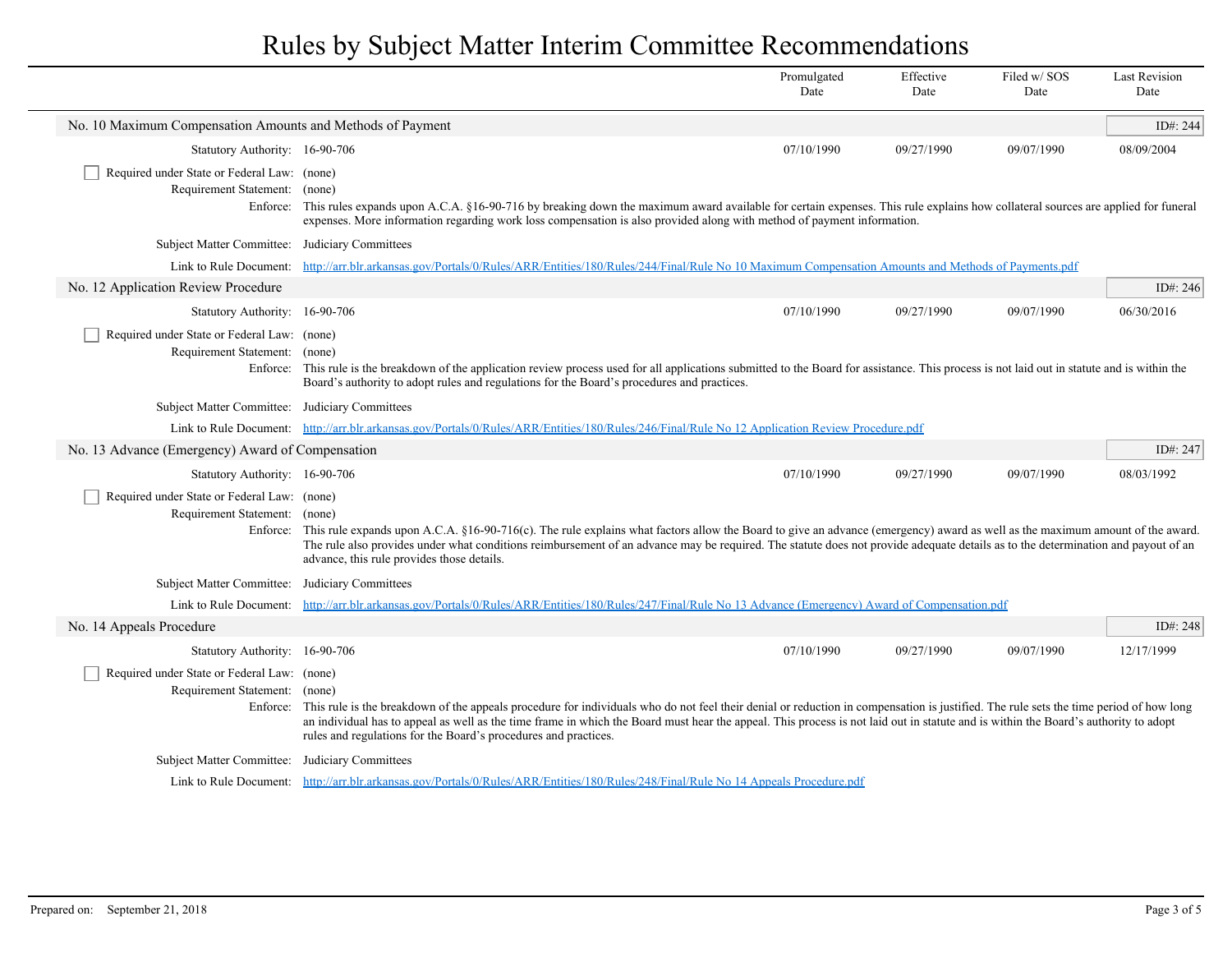|                                                                                          |                                                                                                                                                                                                                                                                                                                                     | Promulgated<br>Date | Effective<br>Date | Filed w/ SOS<br>Date | <b>Last Revision</b><br>Date |
|------------------------------------------------------------------------------------------|-------------------------------------------------------------------------------------------------------------------------------------------------------------------------------------------------------------------------------------------------------------------------------------------------------------------------------------|---------------------|-------------------|----------------------|------------------------------|
| No. 16 Penalty for False Claims                                                          |                                                                                                                                                                                                                                                                                                                                     |                     |                   |                      | ID#: 250                     |
| Statutory Authority: 16-90-706                                                           |                                                                                                                                                                                                                                                                                                                                     | 07/10/1990          | 09/27/1990        | 09/07/1990           | 08/03/1992                   |
| Required under State or Federal Law: (none)<br>Requirement Statement: (none)<br>Enforce: | This rule expands upon A.C.A §16-90-704 and provides that a victim or claimant who knowingly filed a false claim or provided false information cannot later file a corrected claim<br>or it shall be denied.                                                                                                                        |                     |                   |                      |                              |
| Subject Matter Committee: Judiciary Committees                                           |                                                                                                                                                                                                                                                                                                                                     |                     |                   |                      |                              |
|                                                                                          | Link to Rule Document: http://arr.blr.arkansas.gov/Portals/0/Rules/ARR/Entities/180/Rules/250/Final/Rule No 16 Penalty for False Claims.pdf                                                                                                                                                                                         |                     |                   |                      |                              |
| No. 17 Board Staff                                                                       |                                                                                                                                                                                                                                                                                                                                     |                     |                   |                      | ID#: 251                     |
| Statutory Authority: 16-90-706                                                           |                                                                                                                                                                                                                                                                                                                                     | 07/10/1990          | 09/27/1990        | 09/07/1990           |                              |
| Required under State or Federal Law: (none)<br>Requirement Statement: (none)             | Enforce: This rule provides information pertaining to the makeup of the Board staff and the role of the Attorney General's Office in providing the staff.                                                                                                                                                                           |                     |                   |                      |                              |
| Subject Matter Committee: Judiciary Committees                                           |                                                                                                                                                                                                                                                                                                                                     |                     |                   |                      |                              |
|                                                                                          | Link to Rule Document: http://arr.blr.arkansas.gov/Portals/0/Rules/ARR/Entities/180/Rules/251/Final/Rule No 17 Board Staff.pdf                                                                                                                                                                                                      |                     |                   |                      |                              |
| No. 18 Claims of Incompetents or Minor Children                                          |                                                                                                                                                                                                                                                                                                                                     |                     |                   |                      | ID#: 252                     |
| Statutory Authority: 16-90-706                                                           |                                                                                                                                                                                                                                                                                                                                     | 07/10/1990          | 09/27/1990        | 09/07/1990           |                              |
| Required under State or Federal Law: (none)<br>Requirement Statement: (none)             | Enforce: This rule requires proof of guardianship in applicable cases. The rule is not provided for in statute and was promulgated within the Board's authority to adopt rules and regulations.                                                                                                                                     |                     |                   |                      |                              |
| Subject Matter Committee: Judiciary Committees                                           |                                                                                                                                                                                                                                                                                                                                     |                     |                   |                      |                              |
|                                                                                          | Link to Rule Document: http://arr.blr.arkansas.gov/Portals/0/Rules/ARR/Entities/180/Rules/252/Final/Rule No 18 Claims of Incompetents of Minor Children.pdf                                                                                                                                                                         |                     |                   |                      |                              |
| No. 19 Amendment to Rules and Regulations                                                |                                                                                                                                                                                                                                                                                                                                     |                     |                   |                      | ID#: 253                     |
| Statutory Authority: 16-90-706                                                           |                                                                                                                                                                                                                                                                                                                                     | 07/10/1990          | 09/27/1990        | 09/07/1990           |                              |
| Required under State or Federal Law: (none)<br>Requirement Statement: (none)             | Enforce: This rule states that any changes made to the Board's rules will be made pursuant to the Administrative Procedures Act.                                                                                                                                                                                                    |                     |                   |                      |                              |
| Subject Matter Committee: Judiciary Committees                                           |                                                                                                                                                                                                                                                                                                                                     |                     |                   |                      |                              |
|                                                                                          | Link to Rule Document: http://arr.blr.arkansas.gov/Portals/0/Rules/ARR/Entities/180/Rules/253/Final/Rule No 19 Amendment to Rules and Regulations.pdf                                                                                                                                                                               |                     |                   |                      |                              |
| No. 21 Cost Ceiling on Medical Bills                                                     |                                                                                                                                                                                                                                                                                                                                     |                     |                   |                      | ID#: 255                     |
| Statutory Authority: 16-90-706                                                           |                                                                                                                                                                                                                                                                                                                                     | 05/27/1992          | 08/03/1992        | 07/13/1992           | 07/09/2005                   |
| Required under State or Federal Law: (none)<br>Requirement Statement: (none)             | Enforce: This rule is not provided in statute and is within the Board's authority to adopt rules and regulations for the Board's procedures and practices. The rule sets the 65% cap on medical<br>expenses not covered by insurance and explains to providers that acceptance of the payment bars civil action against the victim. |                     |                   |                      |                              |
| Subject Matter Committee: Judiciary Committees                                           |                                                                                                                                                                                                                                                                                                                                     |                     |                   |                      |                              |
|                                                                                          | Link to Rule Document: http://arr.blr.arkansas.gov/Portals/0/Rules/ARR/Entities/180/Rules/255/Final/Rule No 21 Cost Ceiling on Medical Bills.pdf                                                                                                                                                                                    |                     |                   |                      |                              |